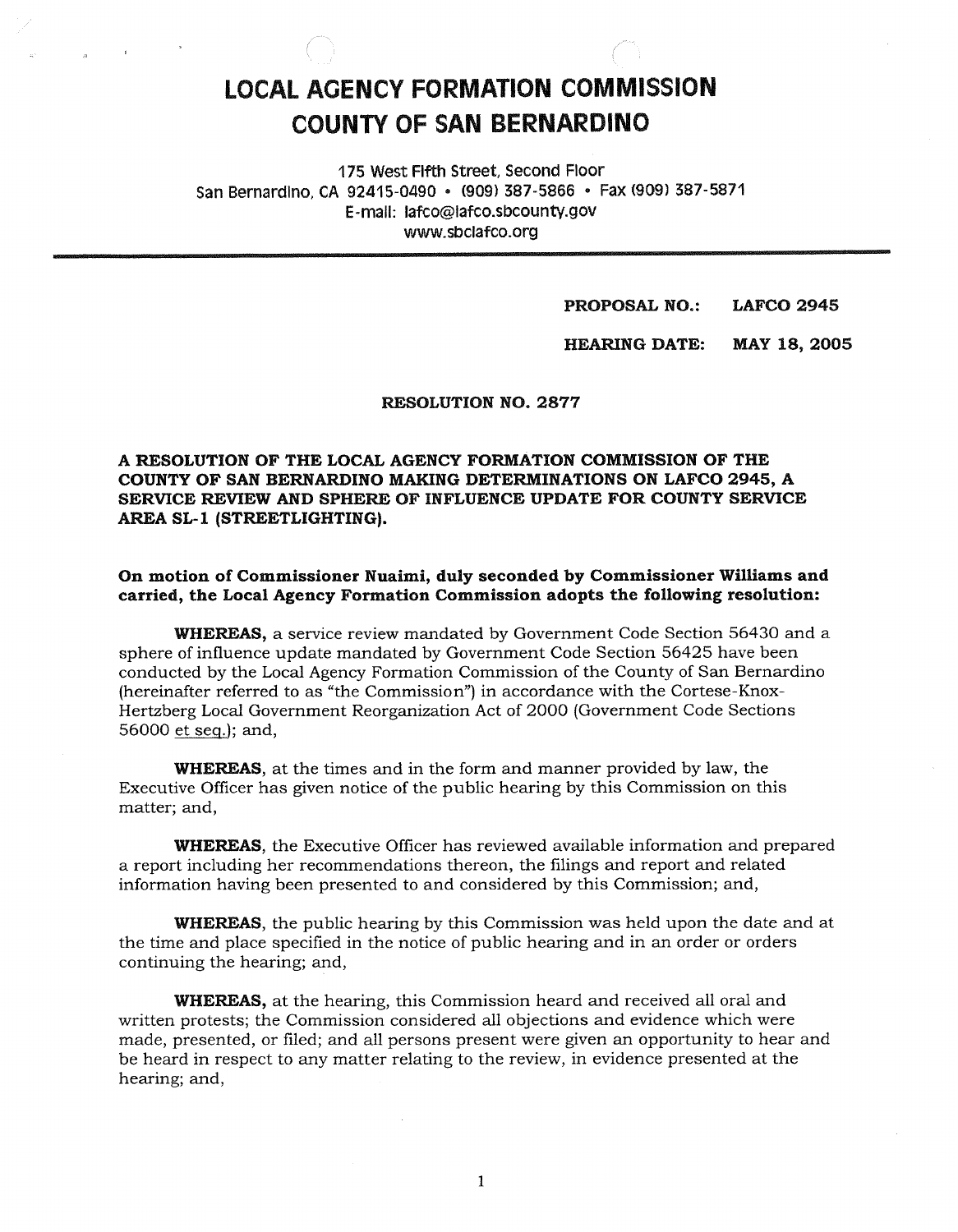WHEREAS, a statutory exemption has been issued pursuant to the provisions of the California Environmental Quality Act (CEQA) indicating that this service review and sphere of influence update are statutorily exempt from CEQA and such exemption is hereby adopted by this Commission. The Clerk has been directed to file a Notice of Exemption within five working days of adoption of this resolution; and,

WHEREAS, based on presently existing evidence, facts, and circumstances filed with the Local Agency Formation Commission and considered by this Commission, it is determined that the sphere of influence for County Service Area SL-1 (CSA SL-1) shall be affirmed, as more specifically described on the map attached to this resolution; and,

WHEREAS, the following findings are made in conformance with Government Code Section 55430 and local Commission policy:

### 1. Infrastructure Needs and Deficiencies.

The District provides streetlighting services primarily within the unincorporated area within the San Bernardino Valley. The District has identified that the lighting fixtures for the provision of streetlighting services are owned by Southern California Edison (SCE) with responsibility for payment of energy charges assigned to CSA SL-1. The District requires that developers of new tracts provide payment of an estimated three (3) years of energy costs prior to initial powering of the lights, with the ongoing costs absorbed by the property tax revenues generated within the District following exhaustion of these funds. There are no master plans for the provision of this service by the District; however, new streetlights are required according to policies adopted by the County Board of Supervisors as outlined within the County General Plan in its Improvement Level Standards.

### 2. Growth and Population.

No specific issues relevant to this factor were identified for the District.

#### 3. Financing Opportunities and Constraints.

The District has had financial problems in the past due to sky-rocketing energy costs resulting in a negative fund balance in FY 2001 -02. However, it appears that the escalating property tax values within the County and the stabilization of energy costs are allowing for a more stabilized financial picture for the District. As outlined in the service review report, with the transfer of responsibility for lights not a part of CSA SL-1, and the potential repayment of funds by the Cities affected. a brighter financial picture is emerging for the District. The estimated share of property tax distributed to CSA SL-1 within FY 04-05 is shown as \$527,802. No information was provided on the property tax shift to the State from these revenues as required under the State Budget accord.

### 4. Cost Avoidance Opportunities.

CSA SL-1 is the primary government entity in the Valley responsible for providing streetlighting services. Duplication of service exists in a few improvement zones created for subdivisions or tracts within the existing boundaries of CSA SL-1. It is anticipated that this duplication can be resolved through a reorganization of CSA SL-1 to provide for annexation of its sphere of influence territory.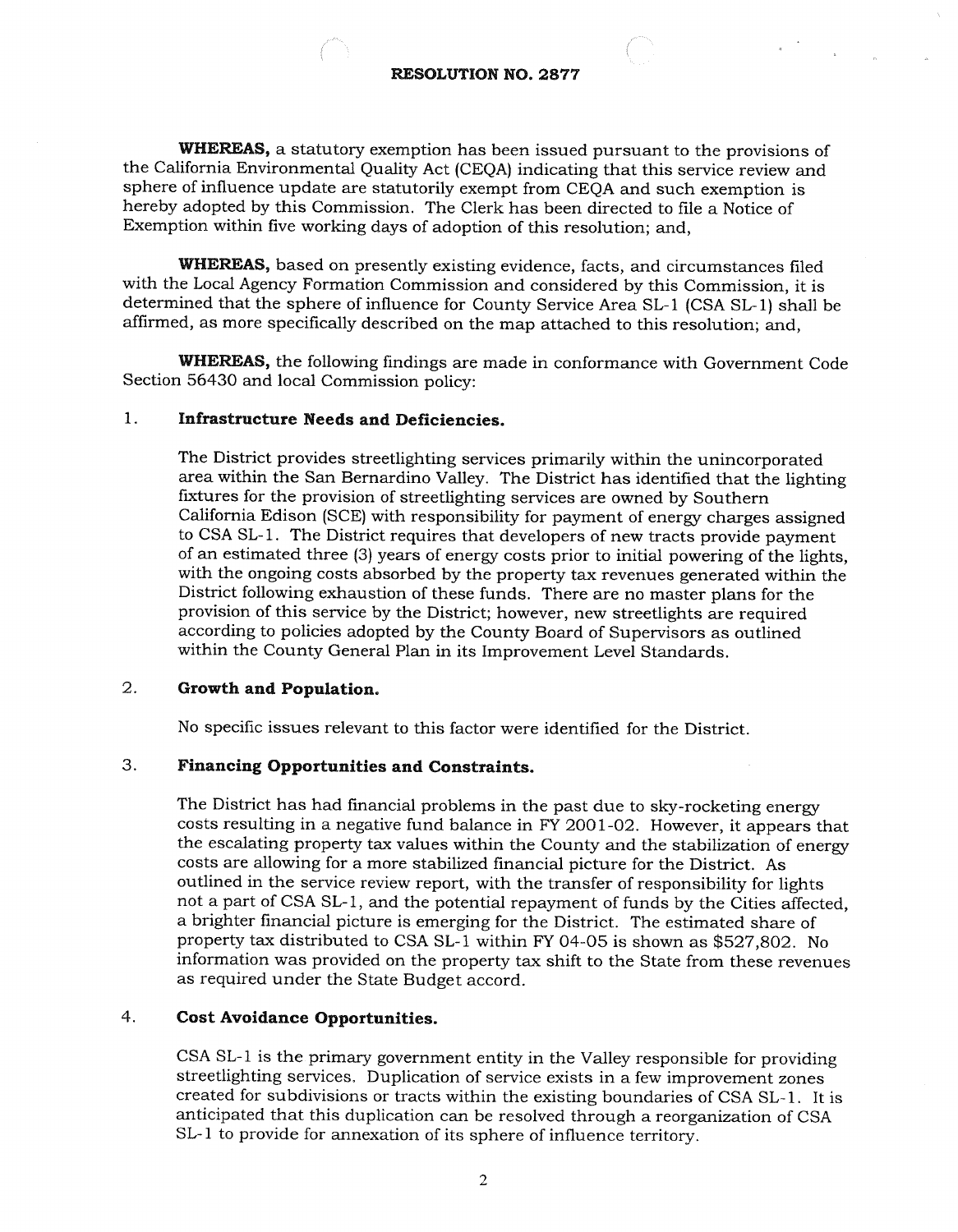# 5. Rate Restructuring.

The District requires the payment of three (3) years of estimated energy costs at the time that streetlights are authorized to be powered by SCE. No other rates apply to this District.

### 6. **Opportunities for Shared Facilities.**

No specific issues relevant to this factor were identified for the District.

#### $7.$ **Government Structure Options.**

The District was formed in 1965 through a consolidation of a number of county service areas providing streetlighting services. The retention of CSA SL -1 as the streetlighting entity for the Valley unincorporated area of the County has been shown to be an effective solution to the needs for coordination of this service. However, the recommendation provided is that a reorganization be undertaken by the County to address jurisdictional confusion related to this responsibility.

# 8. Management Efficiencies.

County Special Districts indicated no specific issues relevant to this factor were identified for the District. However, the service review has identified information indicating that CSA SL-1 currently funds 717 lights outside its boundaries and 48 lights appropriately the responsibility of CSA SL-1 have been paid for by others as outlined in the materials on file in the LAFCO office. In order to resolve these issues, the Commission directs its staff to work with County Administrative Office and the Special Districts Department staffs to:

- a) Transfer the streetlights currently funded by CSA SL-1 outside its boundaries to the appropriate Cities, Hesperia Recreation and Park District, or other County- operated Special District through completion of the required transfer form required by Southern California Edison.
- b) Transfer the streetlights identified as being funded by the Cities of Rancho Cucamonga, Fontana, and Upland, appropriately the responsibility of CSA SL-1, through completion of the required transfer form through Southern California Edison.
- C) Direct staff to prepare a procedure to address the transfer of streetlighting responsibilities in any future LAFCO action annexing territory to a city or a special district providing streetlighting services.
- d) Request that the County Board of Supervisors, as the governing body of CSA SL -1, initiate the annexation of the balance of the District's sphere of influence in order to reconcile the District's boundary with areas that include or will include streetlights to be funded by this entity.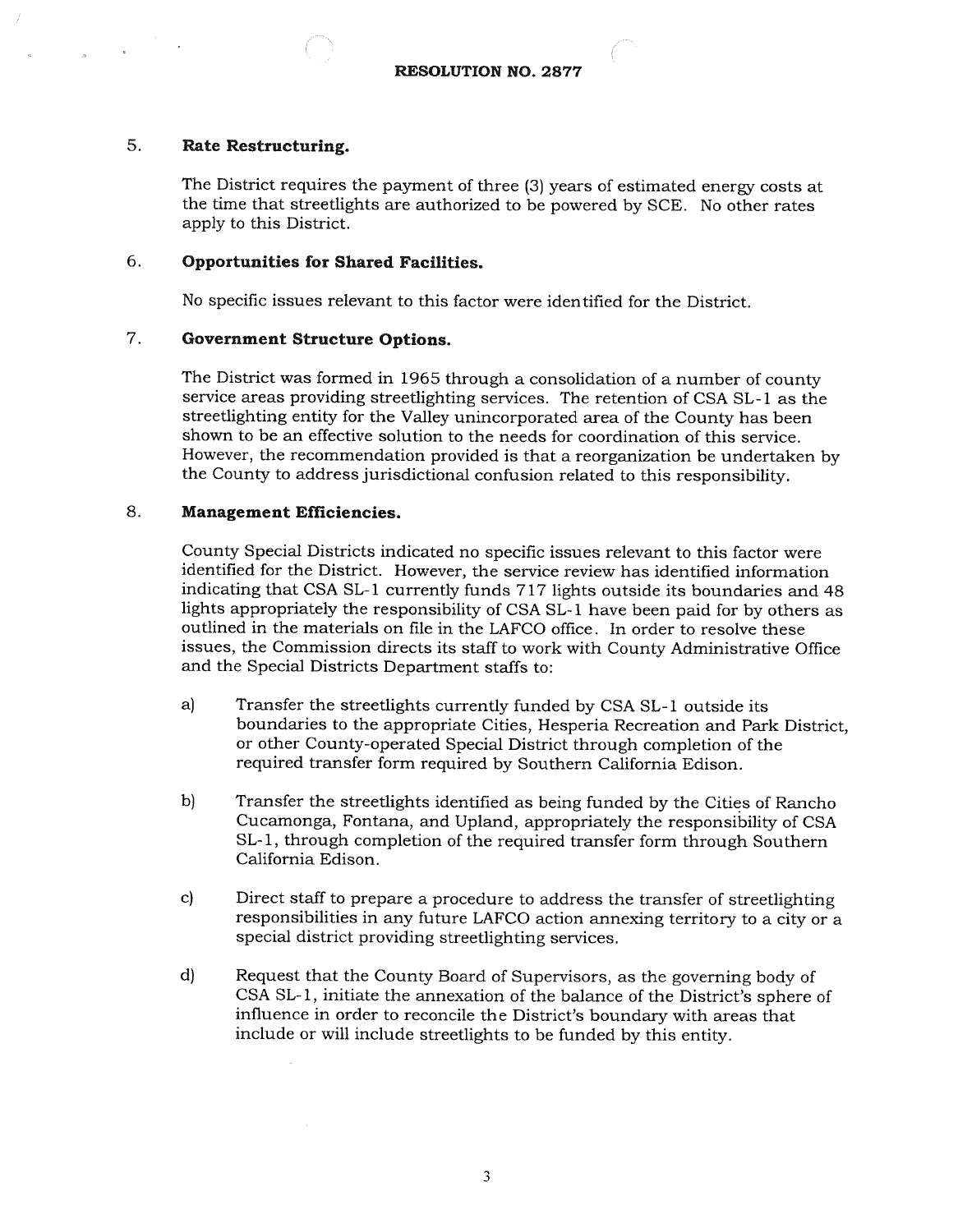e) Request that the County Land Use Services Department and the County Special Districts Department adopt a process to assure that the appropriate streetlighting entity exists at the time that streetlight installation is required through the land use development process. Request that the process, policy, and /or condition of approval language be provided to the Commission for its information.

## 9. Local Accountability and Governance.

The District is governed by the County Board of Supervisors, with its administration provided by the County Special Districts Department. The District has no locally- appointed Advisory Commission. The District is required to have, at a minimum, one annual meeting. The District's constituents, recipients of its services, are not generally aware of the District's existence. No other relevant issues concerning this factor have been identified.

WHEREAS, the following findings are made in conformance with Government Code Section 56425 and local Commission policy:

#### $\mathbf{1}$ . PRESENT AND PLANNED LAND USES

The area within CSA SL-1 has been assigned land use designations through the County General Plan, and its primary service area is anticipated to be the most intense urban development. This sphere of influence update and service review have no potential whatsoever to change present or planned land uses within the District sphere.

### 2. PRESENT AND PROBABLE NEED FOR PUBLIC FACILITIES AND SERVICES IN THE AREA

This agency provides streetlighting service within its boundaries. The provision of this service will be anticipated to be provided to those areas requiring streetlights according to the Improvement Level Standards of the County General Plan. It will have no effect on the present and probable need for these services within the other areas outside its jurisdiction.

### 3. PRESENT CAPACITY OF PUBLIC FACILITIES AND ADEQUACY OF PUBLIC SERVICES PROVIDED

Within its boundaries, CSA SL-1 provides streetlighting services. It currently provides payment for 4, 339 lights in FY 04 -05, of which 717 were not within its boundaries. Through development of this information, a process has been established to transfer the responsibility for the 717 lights to the other appropriate entities or provide for a reorganization of CSA SL-1 in order to expand its boundaries to include those additional facilities within unincorporated areas. This sphere of influence update will have no effect on the present and probable need for other services within its jurisdiction.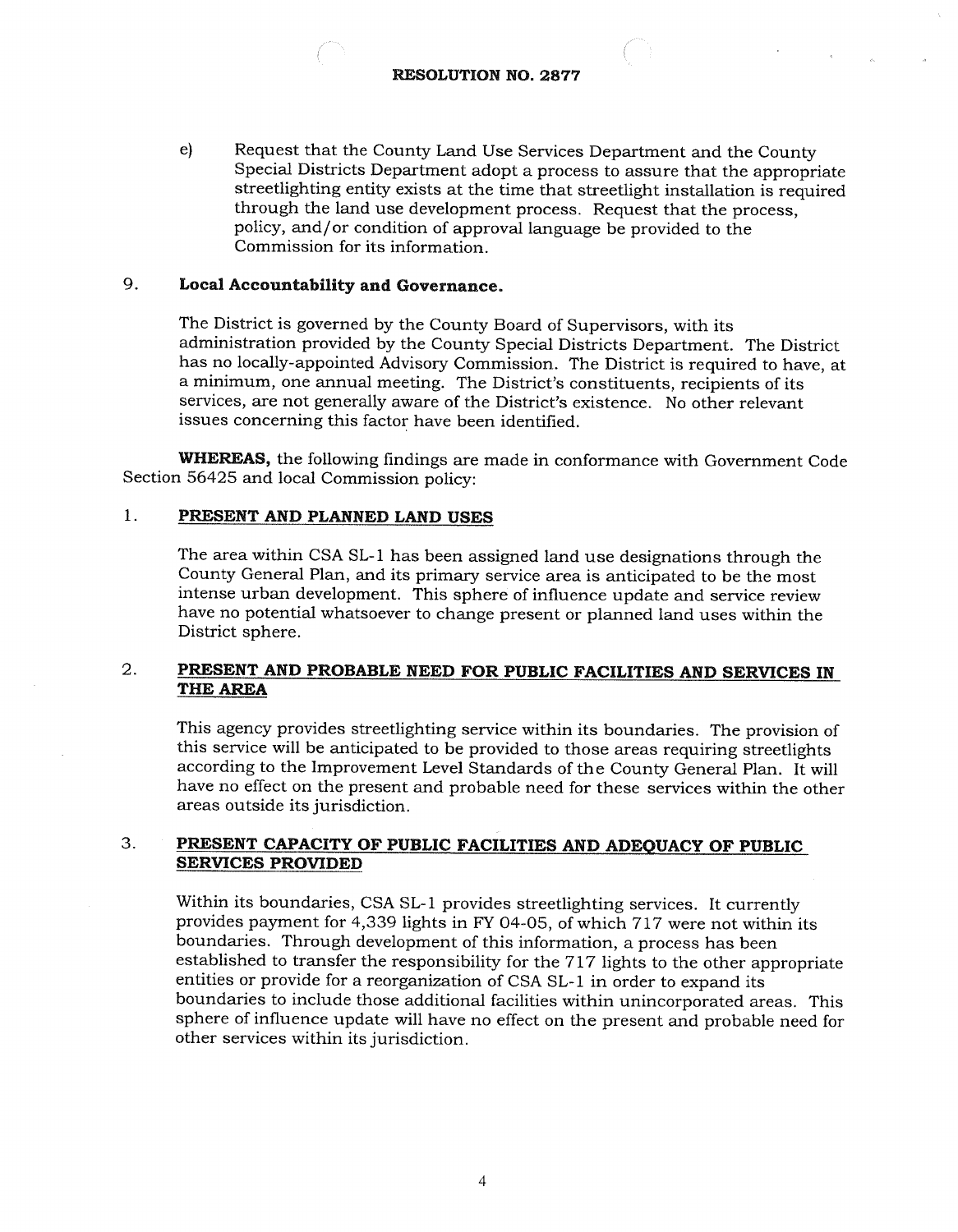#### $4.$ **COMMUNITIES OF INTEREST IN THE AREA**

CSA SL -1 is a regional service provider for streetlighting services. The boundaries of CSA SL-1 and its sphere of influence currently include lands within a number of separate communities within the Valley and north Desert area, such as portions of Mentone, Bloomington, Lenwood, and San Antonio Heights. There is no single relevant community of interest for this District.

#### 5. **OTHER FINDINGS**

- a) Notice of the original hearing on November 17, 2004 was published as required by law in The Sun, a newspaper of general circulation in the area. As required by state law, individual notification was provided to affected and interested local agencies, County departments, and those individuals wishing mailed notice.
- b) Comments from landowners and any affected local agency have been reviewed and considered by the Commission in making its determination.

WHEREAS, the following functions and services are authorized to be provided by the District, as outlined in the Rules and Regulations affecting the functions and services of Special Districts (originally adopted on November 10, 1976), and Exhibit "A" of the Rules and Regulations lists each special district and its services and functions pursuant to the requirements of Section 6 of the Rules and Regulations; and,

WHEREAS, the Local Agency Formation Commission of the County of San Bernardino is required to review and update the Exhibit "A" of the Rules and Regulations of Special Districts to outline the services authorized to be provided as follows:

| <b>DISTRICT</b> | <b>FUNCTIONS</b> | <b>SERVICES</b> |
|-----------------|------------------|-----------------|
|                 |                  |                 |
| CSA SL-         | Streetlighting   | Streetlighting  |
|                 |                  |                 |

WHEREAS, pursuant to the provisions of Government Code Section 56425(h), the range of services provided by CSA SL-1 is limited to that identified above, and such range of services shall not be changed unless approved by this Commission; and,

WHEREAS, having reviewed and considered the findings as outlined above, the Commission determines to uphold the balance of the District's sphere of influence as it currently exists within San Bernardino County, and is depicted on the map attached to this resolution.

NOW, THEREFORE, BE IT RESOLVED by the Local Agency Formation Commission of the County of San Bernardino, State of California, that this Commission shall consider the territory described on the attached map as being within the sphere of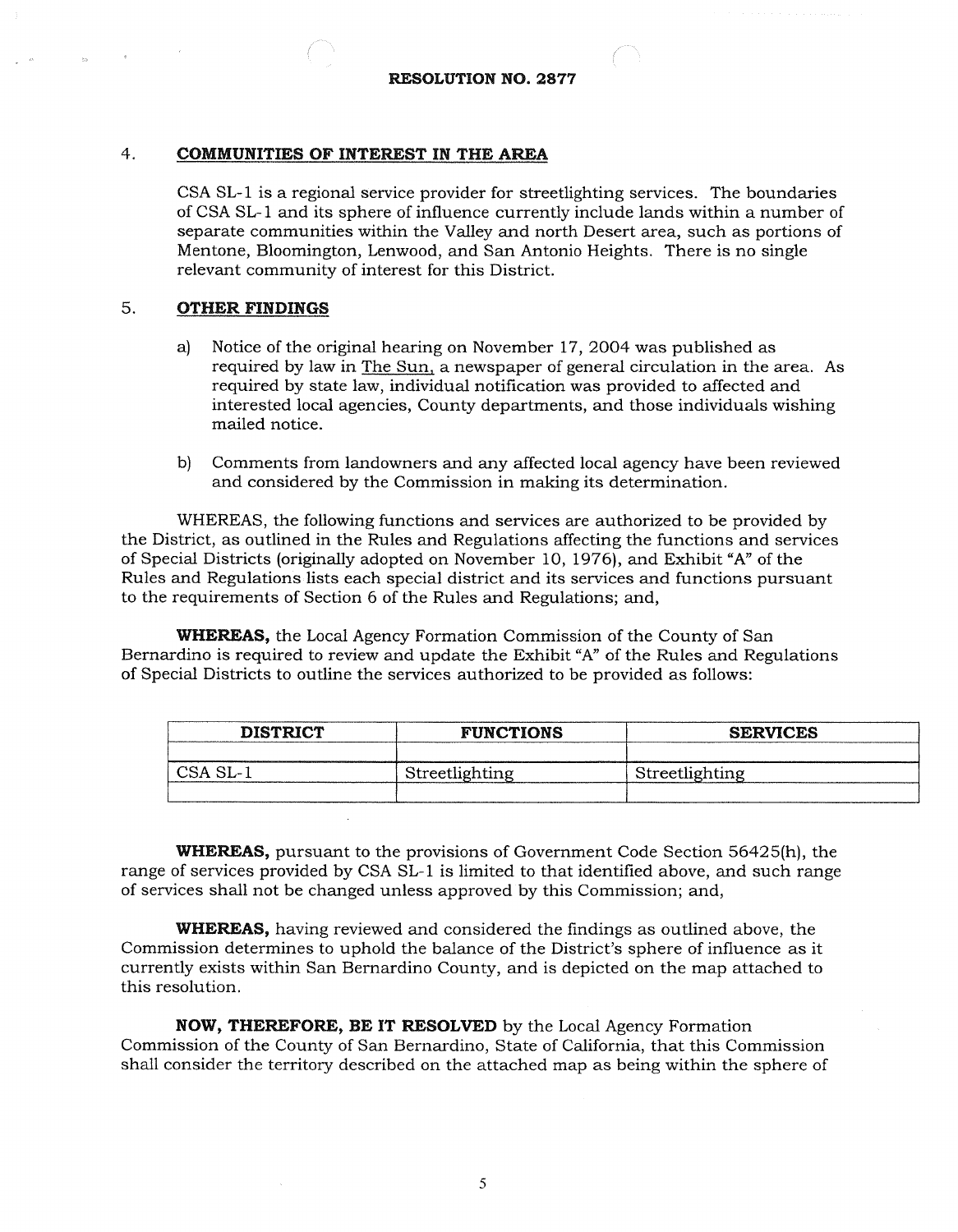influence of the County Service Area SL-1, it being fully understood that establishment of such a sphere of influence is a policy declaration of this Commission based on existing facts and circumstances which, although not readily changed, may be subject to review and change in the event a future significant change of circumstances so warrants.

BE IT FURTHER RESOLVED that the Local Agency Formation Commission of the County of San Bernardino, State of California, does hereby determine that CSA SL-1 shall indemnify, defend, and hold harmless the Local Agency Formation Commission of the County of San Bernardino from any legal expense, legal action, or judgment arising out of the Commission's affirmation of this sphere of influence, including any reimbursement of legal fees and costs incurred by the Commission.

# THIS ACTION APPROVED AND ADOPTED by the Local Agency Formation Commission of the County of San Bernardino by the following vote:

AYES: COMMISSIONERS: Biane, Colven, Cox, Hansberger, Nuaimi, **Pearson, Williams** 

**NOES: COMMISSIONERS: None** 

**ABSENT: COMMISSIONERS: None** 

) ss.

**STATE OF CALIFORNIA** 

COUNTY OF SAN BERNARDINO  $\mathbf{I}$ 

I. KATHLEEN ROLLINGS-McDONALD, Executive Officer of the Local Agency Formation Commission of the County of San Bernardino, California, do hereby certify this record to be a full, true, and correct copy of the action taken by said Commission, by vote of the members present, as the same appears in the Official Minutes of said Commission at its meeting of May 18, 2005.

DATED: May 20, 2005

**HLEEN ROLLINGS-McDONALD Executive Officer**